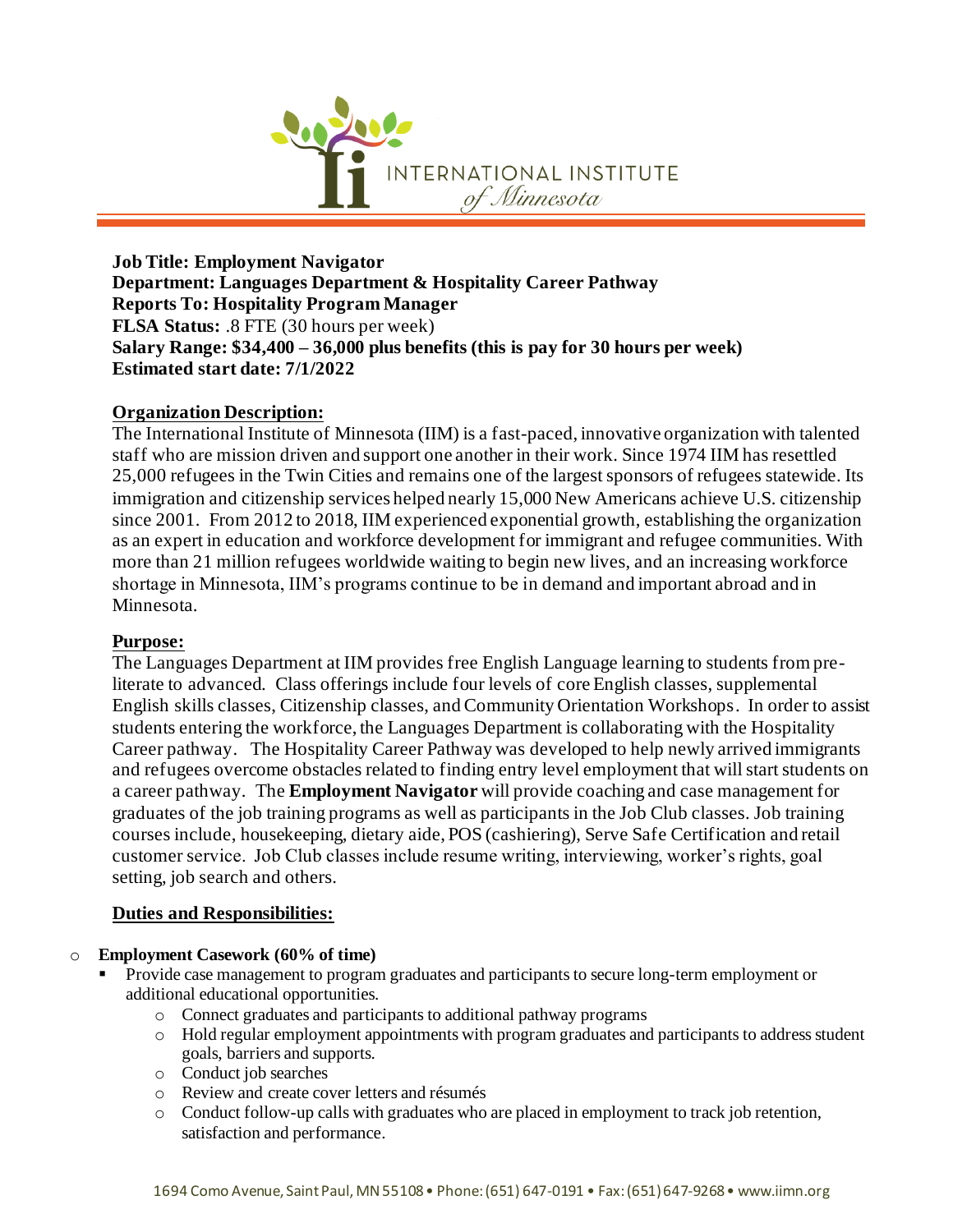- o Transport graduates and participants to apply for jobs, job interviews or as needed
- $\circ$  Refer graduates and participants to additional training and education within and without IIM
- o Refer graduates and participants to other social services needed to secure employment

#### o **Employer Relations (20% of time)**

- Maintain positive employer relationships
- Advocate for student needs with employer
- Be aware of current employment opportunities with employment partners
- Arrange and conduct mock interviews for Job Club classes.
- Communicate to Hosp. EN & Manager any difficulties that arise between employer partners and students.
- Attend and facilitate regular employment meetings with other employment staff at IIMN.
- Assist in planning and organizing annual Job Fair

#### o **Classroom (10% of time)**

- Assist the work-readiness instructor with classes related to interviewing, resume writing, job search, etc.
- Arrange and conduct mock job interviews with colleagues and employer partners for students seeking employment.

## o **Program support (10% of time)**

- Attend IIM All-staff meetings, Employment staff meeting, Education Professional Development meetings and program weekly team meetings.
- Assist Program Manager with training and overseeing interns and volunteers with job search related work.
- Enter data and case notes in program database. (CRM)
- Other duties as assigned.

## **Requirements:**

- Demonstrated commitment to the International Institute of Minnesota's mission and vision.
- Undergraduate degree preferred but equivalent experience will be considered.
- Ability to speak a second language (Somali, French, Karen, Arabic, Swahili or Amharic) preferred.
- Knowledge of the Twin Cities' job market, hiring trends, and application procedures
- Driver's license, adequate insurance and car.
- Willingness to use car to transport clients to job interviews, orientations, and other needed appointments.
- Experience working with immigrants preferred.
- Strong written and oral communication skills.
- Highly organized and able to handle multiple projects simultaneously.
- Skilled in problem solving and able to independently address issues as they arise.
- Contacts in the human resources field, helpful
- Teaching experience, preferred
- Be fully vaccinated from COVID-19.

## **Physical Demands:**

• Use of manual dexterity, tactile, visual, and audio acuity.